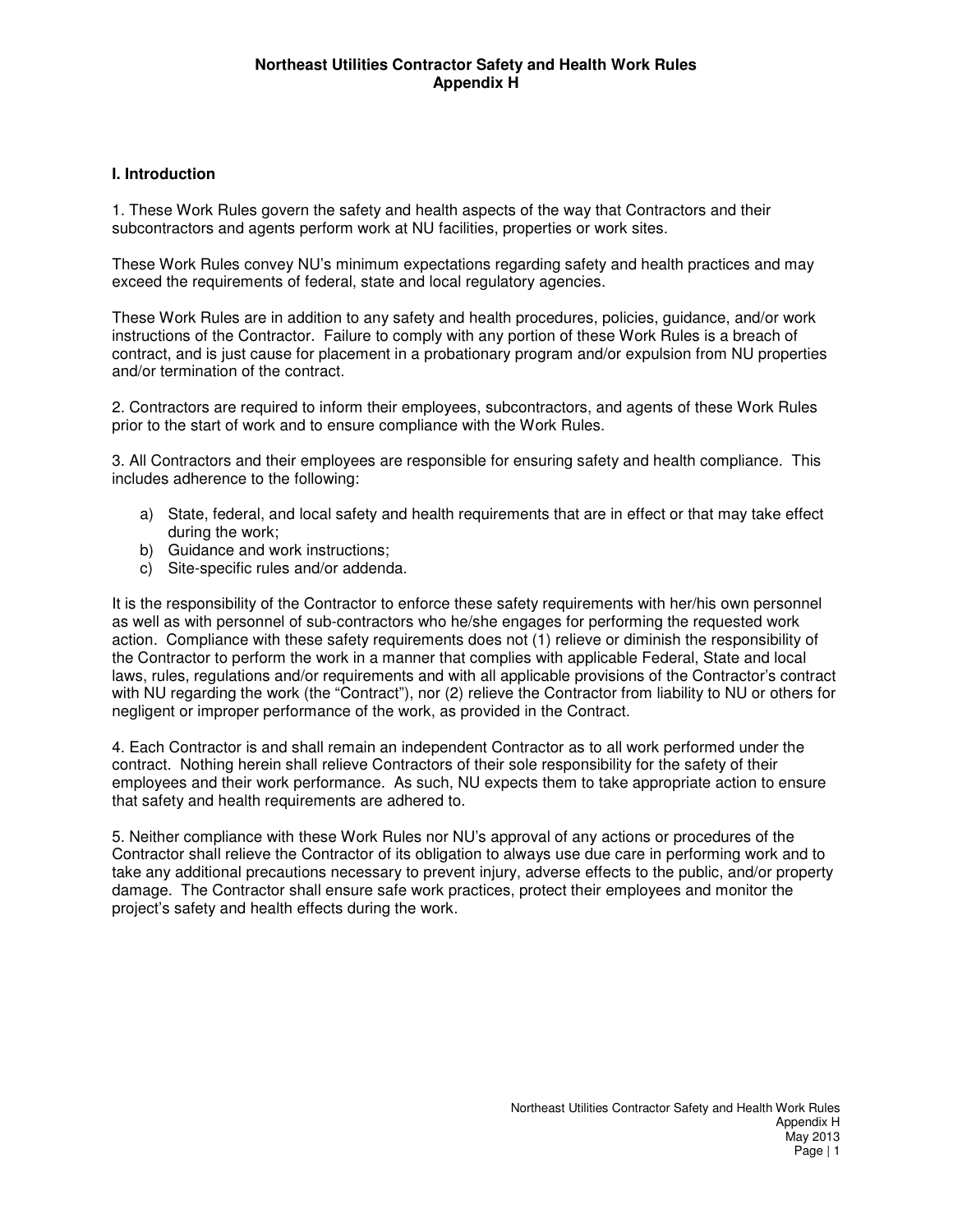7. Safety Statistics - Contractors, subcontractors, and other Contractor representatives must maintain work site records of man-hours worked and of all injuries and illnesses occurring and reported at the work site, specifically identifying those that meet the Occupational Safety and Health Administration (OSHA) definition of "recordable." Particularly for large or long-duration projects, NU shall be provided with copies of such work site injury and work-hour records at the completion of the job.

NU's focus on evaluating Contractor safety performance, as demonstrated by work site injury and illness statistics, indicates to Contractors that satisfactory performance extends far beyond pre-bid and pre-job submittals and discussions. Such statistics can also be used to measure the effectiveness of Contractor safety programs and the Contractor's performance of the work.

8. The Contractor shall assign or designate a competent person as required in 29 CFR 1926.20(b)(2) and defined in 29 CFR 1926.32(f) to each construction site. The competent person is one who is capable of identifying existing and predictable hazards in the surroundings or working conditions which are unsanitary, hazardous, or dangerous to employees, and who has authorization to take prompt corrective measures to eliminate them. Contractors will document such designation and shall maintain such documentation upon the work site and make it available to NU representatives at their request.

Safety-related communication between the Contractor and NU should be made through Contractor's competent person and NU's designated representative.

Contractor's competent person shall take appropriate corrective actions for safety violations committed by personnel of Contractor or its sub-contractors. However, if the NU designated representative notes safety violations either as to personnel or equipment, the NU designated representative will be empowered to halt work progress at the Contractor's expense until such time that the unsafe condition has been corrected.

# **Penalty for Non-Conformance**

Any Contractor or sub-contractor who fails to take the necessary safety corrective measures to conform to these safety requirements shall be brought to the attention of the Director of Procurement, Director of NU Safety and the Executive Health & Safety Committee with a recommendation for one or more of the following remedies with regard to the contractor:

- 1. Suspension of work in progress.
- 2. Termination of any and all active contracts.
- 3. Removal of the contractor from NU's approved contractor list.

# **II. General Safety and Health Rules**

1. Planning and Forethought – The Contractor shall exercise planning and forethought regarding all work. As a minimum, this requires the Contractor to apply the same planning and management skills to the safety aspects of the job as to the bid preparation, work assignment, job scheduling, and other productivity and quality aspects.

To facilitate this planning process, Contractors are required to complete a Safe Work Plan for each phase of the job which they have bid. A sample Safe Work Plan must be submitted for evaluation as a part of the bid and prior to work commencing. Safe Work Plans for each phase of the work must be submitted to NU.

These plans will include: project specific work rules which will be followed, a list of JHA's which identify the hazards that could be expected, actions to be taken to eliminate or control exposures to these hazards, emergency contacts, and employee signatures to ensure the plan has been properly communicated to all employees on the project.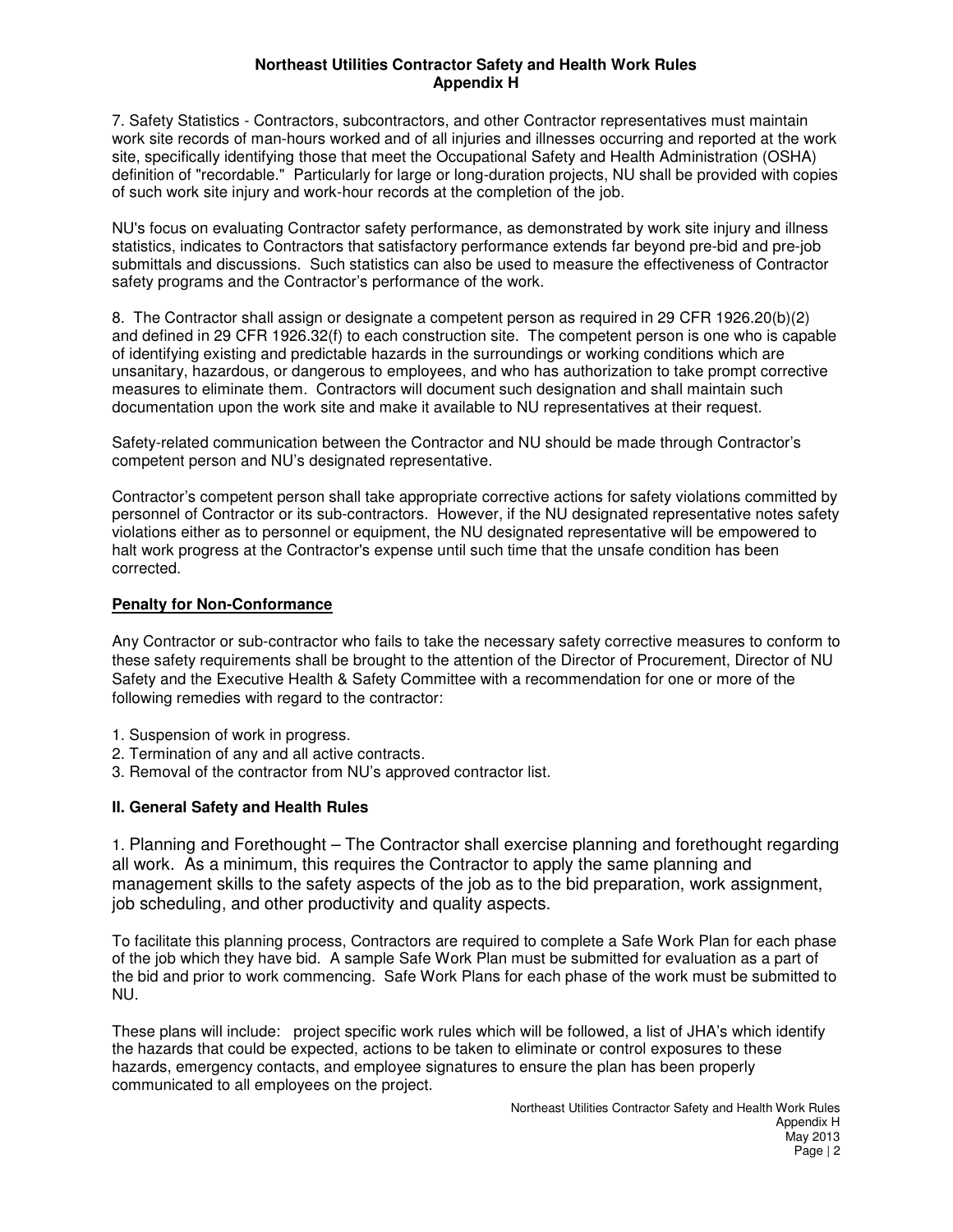In some cases, this may also require that a Contractor develop a site specific safety plan for the work and/or assign a person with full-time or collateral safety oversight responsibilities.

2. Emergency Response/Medical – Prior to the start of work, Contractors must coordinate their emergency response/E-911 protocol plans with NU. This may include preferred means of reporting and responding to medical, security emergencies, evacuation alarms and routes, available medical treatment facilities, etc. Periodic drills should be conducted to practice and improve the plans. Contractors shall be equipped with their own first aid kits Contractors and are responsible for arranging for transportation for their employees to receive medical attention for minor injuries.

3. Pre-job Safety Briefings – High risk Contractors (Civil, Line, Electrical, Test, Vegetation Management, General Construction, etc.) must conduct documented pre-job safety discussions (commonly known as toolbox discussions, tailboard discussions, etc.) with all workers that will be involved in the job at the start of each shift, when the scope of work changes, and/or before new work assignments. These discussions must cover the actual and potential hazards of the job, safety considerations, the specific PPE requirements, NU site specific safety requirements, and all other precautions required to prevent injury or damage and to protect the environment.

All other contractors (Low risk) shall perform a similar Pre-job safety briefing, but it need not be documented.

Contractors shall maintain such documentation upon the work site and make it available to NU representatives at their request.

4. Training – Contractors shall have training and certification records, licenses, and other such documentation for their employees that are pertinent to the work to be performed either on site or available within twenty-four hours and subject to review by NU, upon formal request. *Failure to produce* training records within such time may be considered breach of the contract and shall entitle NU, at its *option, to terminate such contract without further liability on its part.*

#### A. NU Safety Orientation Review

Contractors shall provide a review of the NU Contractor Safety and Health Work Rules (and applicable addendums) to all personnel and all subcontractors prior to commencing work activities. The review shall be documented (Appendix E Northeast Utilities Contractor Safety Awareness of the prequalification questionnaire).

#### B. OSHA 10 Hour Training (effective 3/31/11)

All Vegetation Management, General Construction, Civil, Line, Electrical and Test contractor Supervisors with greater than 6 employees under their routine direct supervision shall have at a minimum a 10-hour OSHA training certificate (General Industry, Construction or Transmission & Distribution [T&D]). Contractors under other contract types may be required to have training at the discretion of NU.

5. Inspection and Maintenance Records – Inspection, maintenance, repair, and certification records of cranes, hoists, personnel lifts, scaffolds, excavations, etc., are subject to NU review and must be readily available, upon formal request.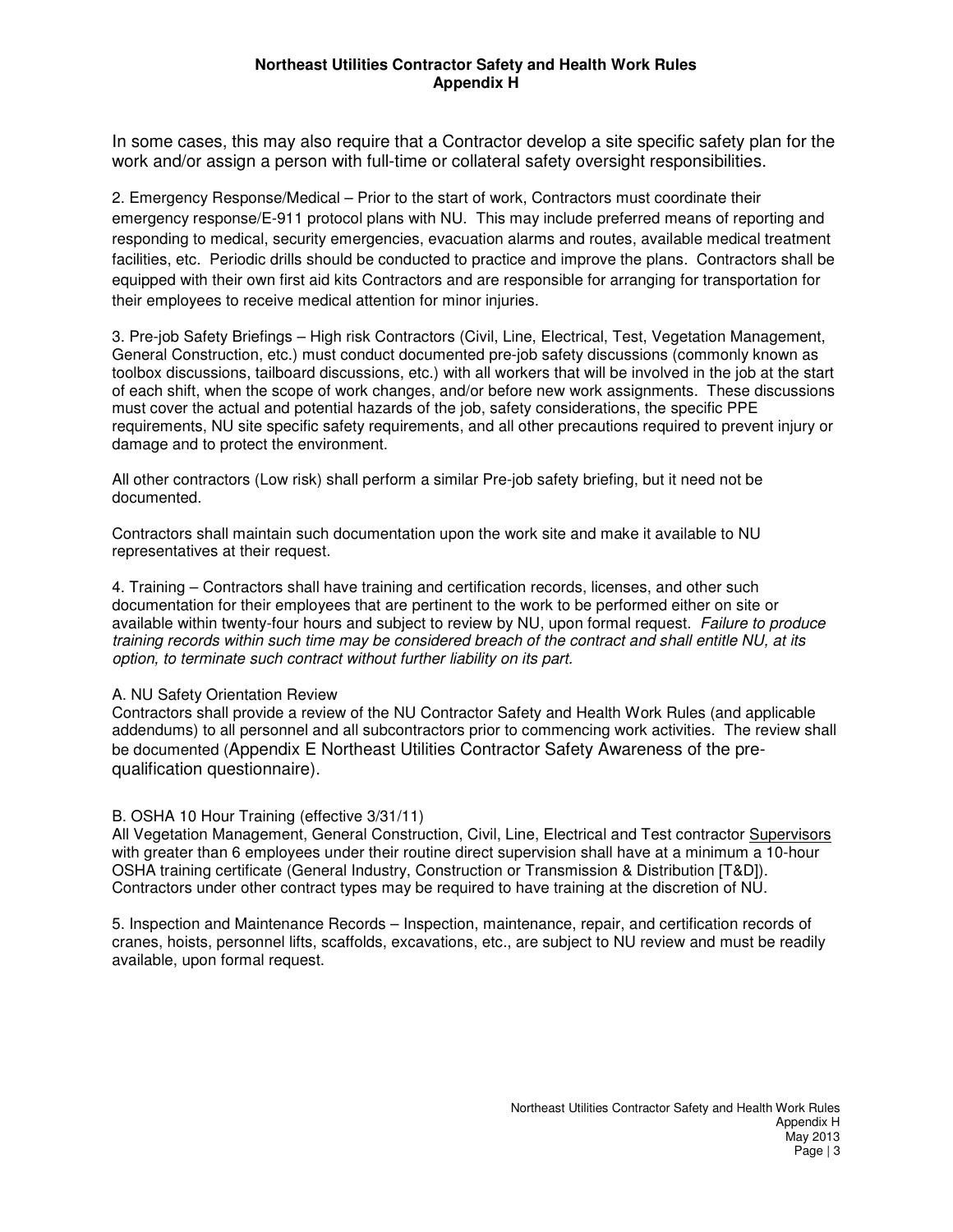6. Alcohol, Controlled Substances, and Weapons – No alcoholic beverages, beverages labeled as nonalcoholic, controlled substances (other than prescribed drugs), or weapons are allowed on NU facilities, properties or work sites, including parking lots, nor shall any worker under the influence of alcohol and/or drugs be allowed on NU facilities, properties, or work sites. The sale or use of alcohol and/or controlled substances on NU facilities, properties, or work sites is strictly prohibited. All Contractor and subcontractor personnel reporting for work in an unfit condition to safely perform assigned work functions shall be immediately dismissed from the work site.

7. Regulatory Inspections – Contractors shall promptly inform the NU liaison of any and all inspections, visits, observations, audits, or inquiries of any kind (telephone, electronic, in-person, etc.) (collectively "Inspections") affecting or pertaining in any way to the Contractors' work under the contract by any federal, state or local agency, and the reasons therefore. Contractors shall keep the NU liaison updated on the status of any regulatory matters arising out of such Inspections, including but not limited to safety, health citations and/or violations.

# **III. Specific Safety and Health Rules**

1. Trenching and Excavating – No trenching or excavation work may begin until the Contractor has designated a competent person to oversee the work and has informed NU of the name(s) of the competent person(s) and the basis for such determination. Contractors are to assume the soil is Type C unless they prove otherwise with appropriate engineering tests. Contractor is responsible for contacting the appropriate "Call Before You Dig" or "Dig Safe" agency the requisite number of days (typically 2 to 3 business days) prior to the planned start of any excavation. An active "Call Before You Dig" or "Dig Safe" clearance is required before any mechanical excavation work. All unattended trenches and excavations shall be guarded to prevent inadvertent falls.

Work areas shall be cleaned up at the end of each day or more often if conditions warrant. Excess backfill material shall be removed promptly and transported to designated facilities in accordance with NU Environmental Materials Handling Guidelines. All street surfaces and sidewalks swept clean at the end of each day.

2. Scaffolding – No scaffolding work may begin until the Contractor has designated a competent person to oversee the work and has informed NU of the name(s) of the competent person(s) and the basis for such determination. 100% fall protection or restraint is required at all times during erection, maintenance, use and dismantling of the scaffold whenever the fall hazard is six (6) feet or greater unless the competent person possesses documentation clearly describing why using 100% fall protection or restraint is not feasible or creates greater hazards. The documentation shall also describe the methods that will be implemented to achieve as close to 100% fall protection or restraint as possible. Scaffold components may not be used for fall protection or restraint anchorage unless Contractor similarly possesses documentation by a "qualified person" as defined by OSHA 29CFR 1926.450 validating the suitability of the components for such use. All documentation must be readily available for review by NU. In addition, from the time scaffold erection is begun until scaffold dismantling is completed, the competent person shall inspect all scaffolding and associated components at least once each work shift prior to their use and shall affix signs, tags, or equivalent means to conspicuously mark whether the scaffolding is or is not safe to use. Transfer of responsibility for the maintenance and inspection of the scaffolding must be coordinated and clearly noted among NU and other parties involved.

3. Fall Protection – NU Transmission (includes NSTAR Transmission) - 100% fall protection is required for all workers exposed to fall hazards of four (4) feet or greater from structures that support overhead electrical lines (e.g., poles, towers, structures), six (6) feet or greater, in other construction activities, and lesser heights with the potential for serious injury, unless the competent person possesses documentation clearly describing why using 100% fall protection or restraint is not feasible or creates greater hazards. The documentation shall also describe the methods that will be implemented to achieve as close to 100% fall protection or restraint as possible.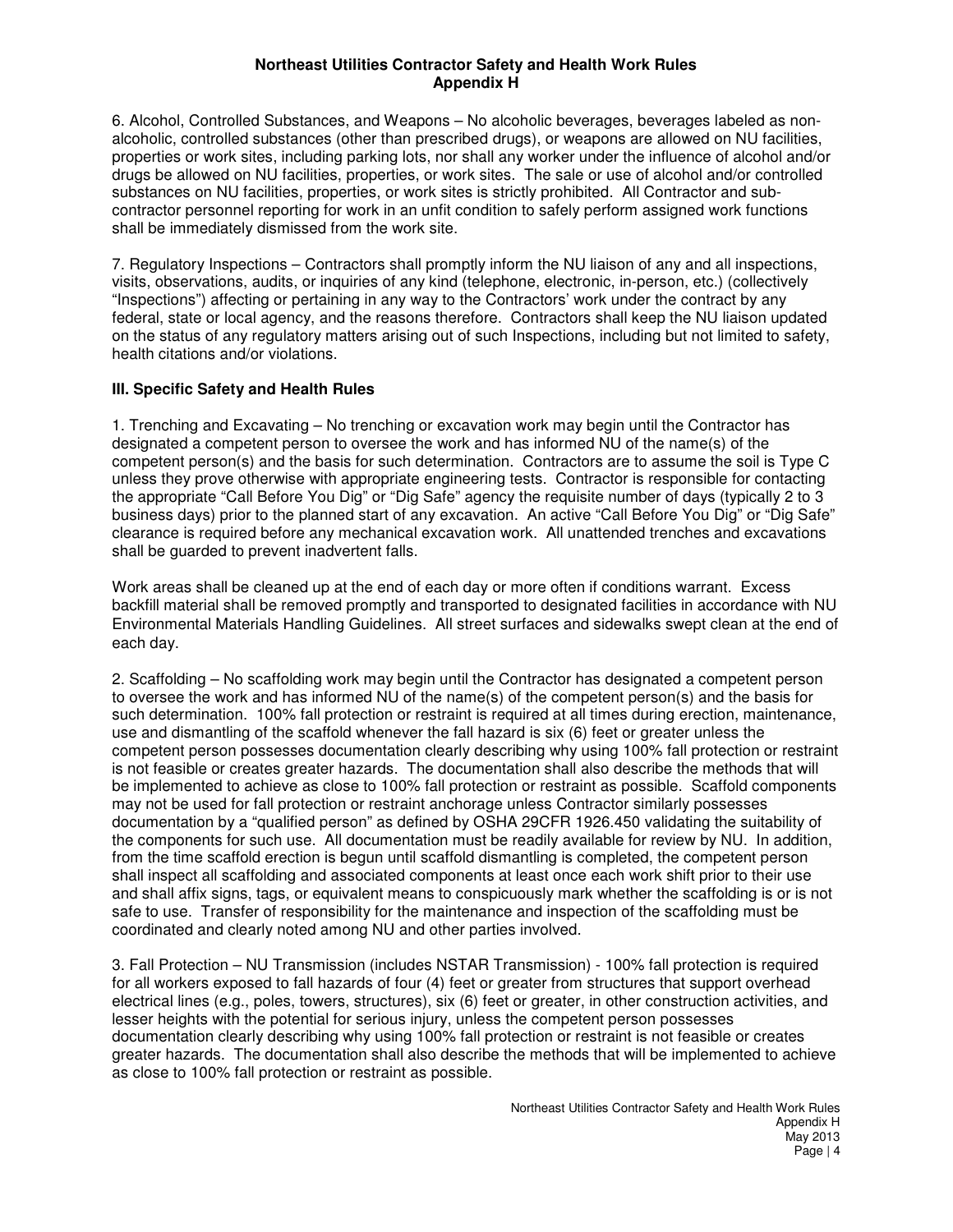NU Electric Distribution Operating Companies do not require 100% fall protection for workers exposed to fall hazards of four (4) feet or greater from structures that support overhead electrical lines (e.g., poles, towers, structures). The NU Electric Distribution Companies require employees who climb structures and who are exposed to fall hazards of four (4) feet or greater from structures that support overhead electrical lines (e.g., poles, towers, structures) to be Qualified Climbers. An employee who is a qualified climber must be trained as required by paragraph OSHA 29 CFR 1910.269(a)(2)(i) and (a)(2)(ii) before the employee can be allowed to climb.

4. Housekeeping – Contractors shall keep the job site neat, clean, and free of debris, trash, and hazards. Contractor shall store all materials in a neat and orderly fashion. At a minimum, the Contractor shall police the work area at the end of each shift.

5. Hot Work – Hot work is any work that involves the use of burning or welding equipment, brazing equipment, explosives, open flames, grinders, and any other activity that produces a flame, spark, or excessive heat. Hot work shall be coordinated with the NU liaison in advance. Hot work requires the Contractor to conduct a hazard assessment and take appropriate actions to prevent the ignition of combustible and flammable materials, including but not limited to the use of welding tarps, fire watches, and the ready availability of fire extinguishers rated for the specific nature of the anticipated fire hazard(s).

6. Smoking – Smoking is prohibited in and within 25 feet of all NU facilities, within 25 feet of flammable materials, and in other areas designated as such.

7. Lifting and Hoisting – Contractors must certify that all operators of mobile equipment such as cranes, derricks, boom lifts, etc., have been trained and certified on the proper operation of the equipment. Nonoperators, such as Signal Persons, shall also be trained and have proper certifications. Copies of this training and certification shall be maintained on the project by the Contractor and provided to NU upon request. Mobile crane operators must be qualified on each specific crane (type & rating) they are assigned to operate through a testing and qualification procedure.

The Contractor shall not move loads suspended from mobile equipment without the load being secured to prevent swinging. Tag lines shall be used on all loads except when there is a danger of the equipment, load, or tag line making contact with energized parts. Swing load radius must be kept clear during moving of suspended loads. Lifting devices and hardware (slings, chain, shackles, etc.) shall be rated and properly connected for the application. Load charts shall be available and no load may be lifted until its weight has been determined.

8. Guarding of Holes and Openings – The Contractor shall guard or place appropriate barricades around temporary openings in floors, walls, excavations, etc., to prevent inadvertent entry. Covers over excavations or floor holes shall be of sufficient strength, conspicuously marked to indicate the hazard and the danger of removal, and secured to prevent inadvertent movement or removal whenever feasible.

9. Ladders – Only ladders constructed of fiberglass may be used in and around electrical equipment, including substations. Ladders are to be properly positioned. Straight and extension ladders are to be tied off at the top and bottom or footed by another person. Step ladders may be used only in the fully open position with the spreader brackets locked in place. No person may stand or sit on the steps or platforms on which standing or sitting is prohibited.

10. Tools and Equipment – Contractors are responsible for providing proper tools and equipment. Except in rare or emergency situations, NU will not provide or lend tools or equipment, including personal protective equipment (PPE). Tools and equipment shall be maintained in safe condition and used as designed and without removing, defeating, or otherwise compromising guards or other safety devices.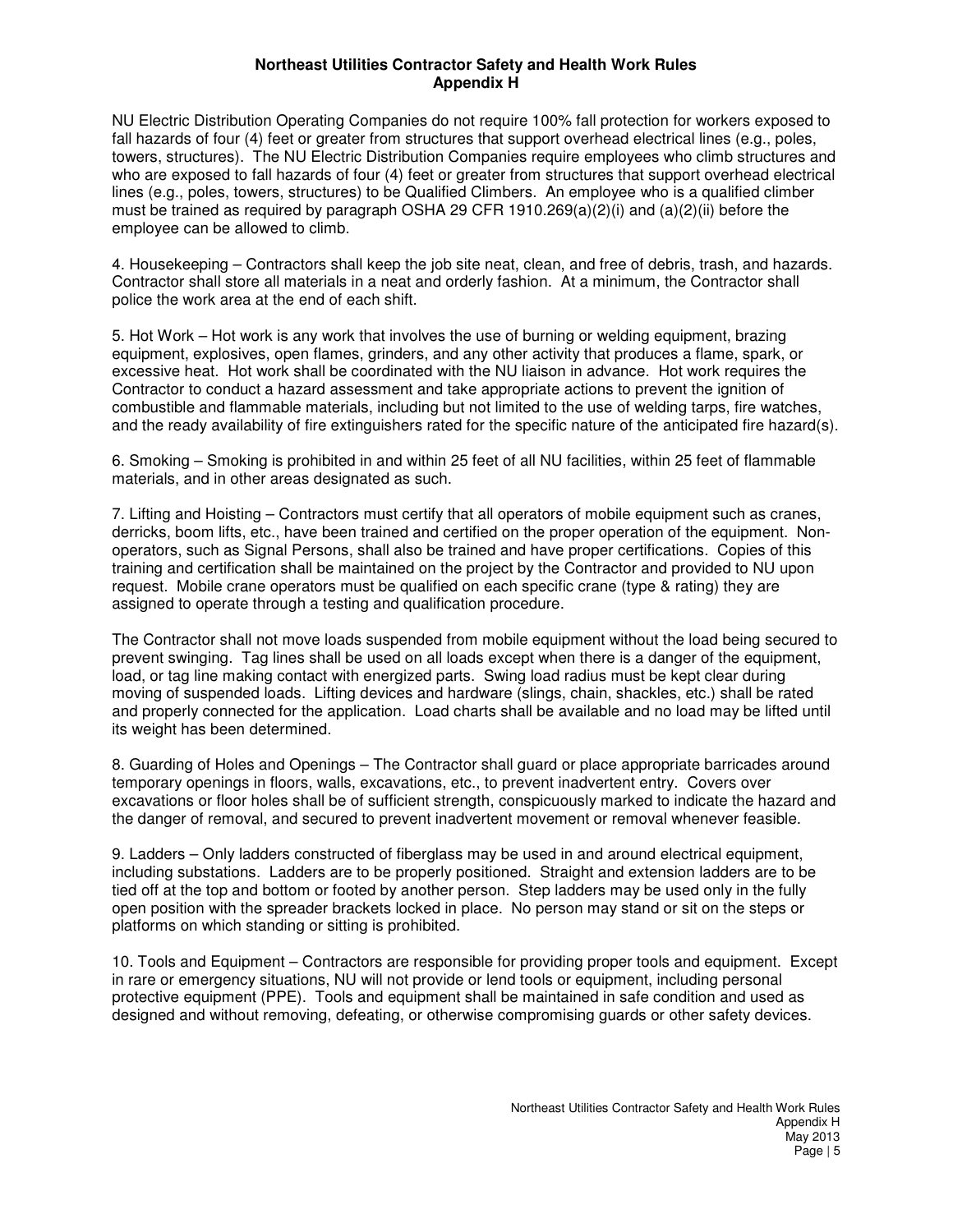11. Walks and Roadways – When working on NU facilities, properties, or work sites, Contractors shall not hinder or obstruct the normal flow of vehicular or pedestrian traffic without prior coordination with the NU Liaison. In such cases, appropriate actions must be taken to alert traffic of the hazard and/or control the flow of traffic to ensure safety. In such cases, Contractor shall provide approved lights, barriers, signs, warning devices, signal persons, and/or other precautions appropriate to the situation.

12. Lock out/Tag out – Work at NU facilities may require the use of a lock out/tag out system. The Contractor is to coordinate lock out/tag out with the NU liaison. In some cases, the Contractor may be required to comply with NU's lock out/tag out requirements.

13. Confined Space Entry (including Enclosed Space Entry) – Contractor is to consider all confined spaces as permit-required confined spaces until informed otherwise by NU or until Contractor conducts a written hazard assessment that documents otherwise. The Contractor is to coordinate all entries into confined spaces (whether permit-required confined spaces, non-permit confined spaces, or enclosed areas) with the NU liaison, the local facilities/building supervisor, and other work groups to ensure each other's activities will not affect the safety or health of any person.

14. Personal Protective Equipment (PPE) – As a minimum, most physical work requires the use of safety glasses (including side shields) meeting the ANSI Z87 standard, safety shoes meeting the ASTM F 2413- 05 international standard, and head protection shall be ANSI Z89.1 Type I class E&G. Contractors shall comply with local NU PPE requirements for the location or the type of work. Determining any additional PPE requirements is the responsibility of the Contractor. The Contractor's PPE hazard assessment certifications are subject to review by NU.

15. Barriers, Warnings, Signs, and Signage Credibility – Work areas, whether indoors or outdoors, restricted to entry by authorized persons shall be clearly marked and delineated. Unless otherwise permitted, such marking shall consist of conspicuous rope or tape barrier with appropriate DANGER, CAUTION, or other appropriate signs that (1) note the nature of the hazard and (2) provide guidance to the reader. When the signs or barriers are not available or their use is not practicable, such as for a momentary hazard exposure, the Contractor shall post employees to prevent others from being exposed to the hazard(s).

All Traffic Control Plans and activities shall conform to the Occupational Safety and Health Administration (OSHA) revised construction industry safety standards (1926.200) and Part VI of either the 1988 Edition of the Federal Highway Administration (FHWA) Manual on Uniform Traffic Control Devices (MUTCD), with 1993 revisions (Revision 3) or the Millennium Edition of the FHWA MUTCD (Millennium Edition), instead of the American National Standards Institute (ANSI) D6.1-1971, Manual on Uniform Traffic Control Devices for Streets and Highways (1971 MUTCD). The placement of orange cones or signs alone is generally not considered adequate. Detours, whether for vehicular or pedestrian traffic, shall be clearly marked along the entire route. Signs, barriers, and similar markings shall be checked and maintained throughout the work period of need and shall be removed promptly when the need has ended.

16. Communications with NU Personnel – Planned work activities which may affect NU personnel or disrupt their work shall be coordinated with the NU liaison and communicated to such personnel far enough in advance to allow for coordination, accommodations, or resolution of conflicts.

17. Asbestos, Lead, and Other Hazardous Substances – Asbestos, lead, and other hazardous substances may exist on or at NU facilities, properties and work sites. NU will inform the Contractor of the known presence, location, and quantity of such substances in or adjacent to areas in which the Contractor is expected to work, and the Contractor shall so inform its employees, bring to NU's attention any suspect or questionable substances that may be encountered during the course of work, and take appropriate precautions.